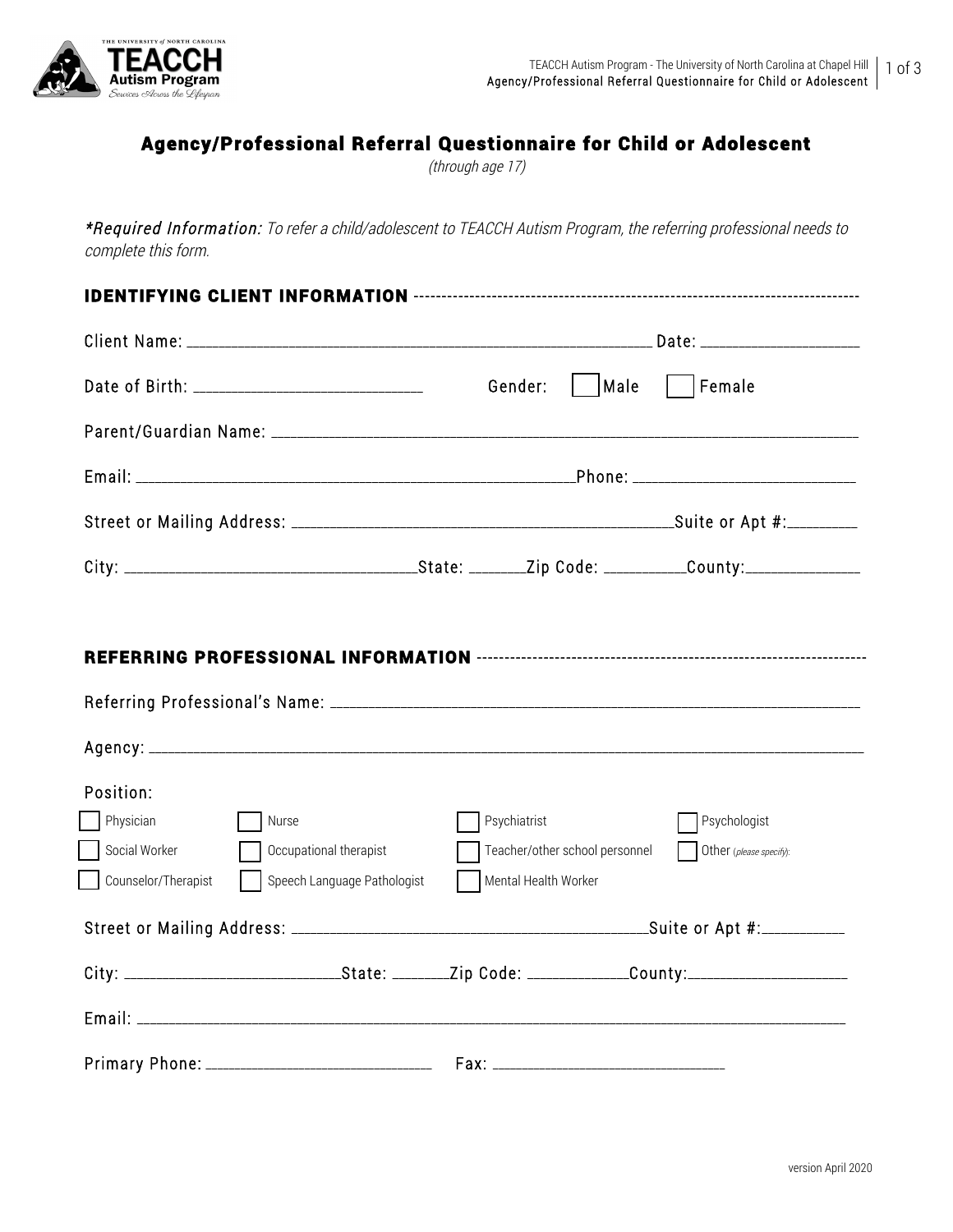## CHILD/ADOLESCENT REFERRAL INFORMATION ----------------------------------------------------------------

How long have you known this child?

In what capacity?

#### Services Requested/Recommended – please select one

Child needs a Diagnostic Evaluation for Autism Spectrum Disorder

Child has a confirmed ASD diagnosis and needs Treatment Services and Parent Education

#### Existing Diagnoses

Please list all existing diagnoses and provide any documentation and diagnostic reports that you have.

#### REASON FOR REFERRAL

Please describe behaviors in the sections below that are areas of concern that you feel warrant TEACCH Services. If referring for a diagnostic evaluation, list symptoms and concerns not accounted for by current diagnoses. Please be specific.

¤ Social and Emotional Relatedness

## ¤ Communication / Receptive Language / Expressive Language

¤ Restricted Interests and Repetitive Behaviors (include unusual preoccupations, rituals, routines, or sensory interests).